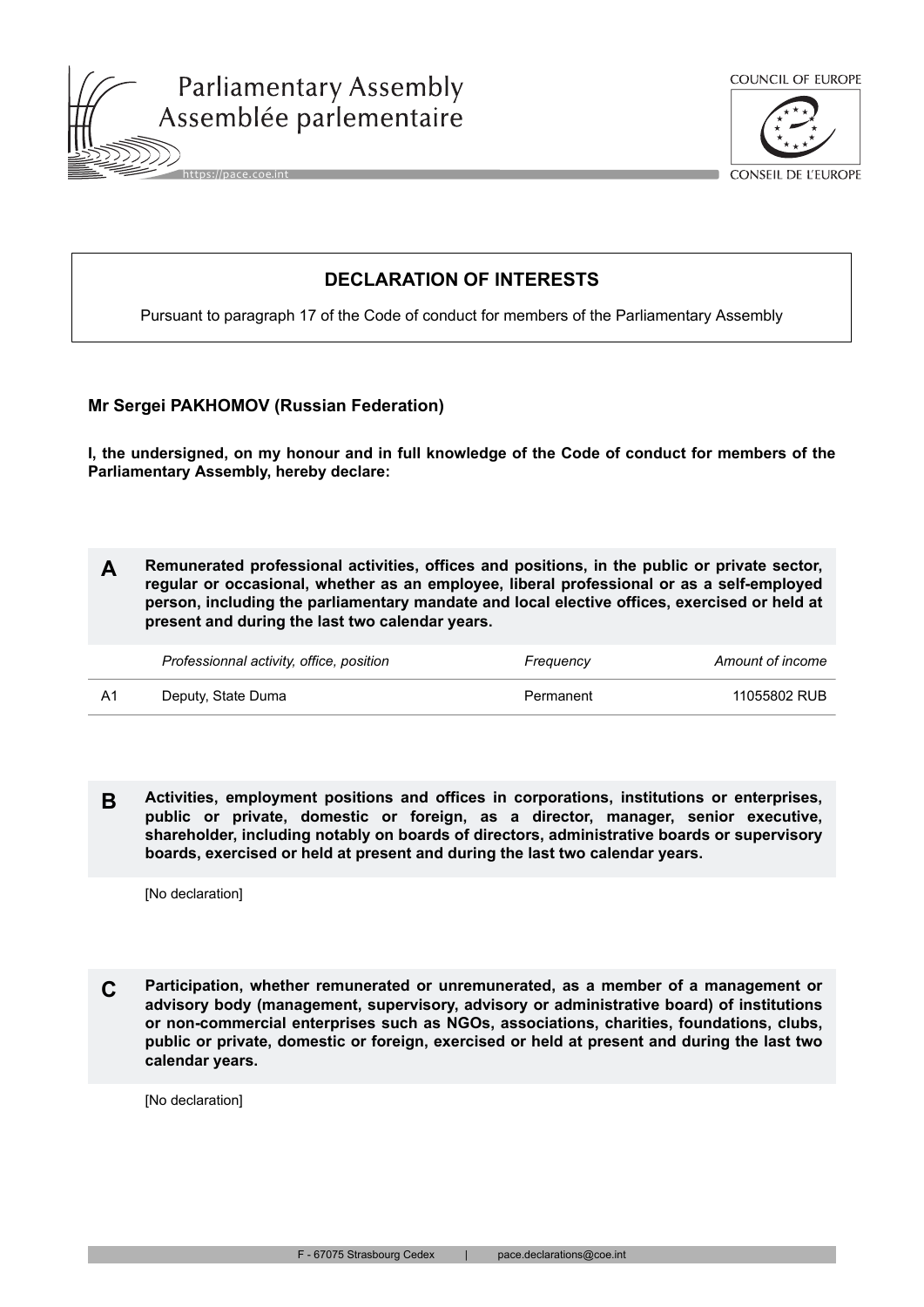**D Occasional activities, mandates, missions and positions, whether remunerated or unremunerated, as consultant, advisor, expert, lobbyist, lecturer, etc. performed at present and during the last two calendar years, including abroad.**

[No declaration]

**E Membership of friendship groups or interparliamentary relations groups.**

[No declaration]

**F Support, whether financial or in terms of staff or material, donations, including sponsorships and money gifts granted by third parties (additional to that provided by the national parliament and the national political party), accepted during the previous calendar year.**

[No declaration]

**G Gifts, of a value in excess of 200 €, and other benefits and hospitality (such as meals, travel, transportation, accommodation, sporting or cultural events, etc.), offered by a legal or natural person, including when they are bestowed abroad, accepted during the previous calendar year.**

[No declaration]

**H Trips and visits abroad and sponsored travels, where the travel, accommodation or subsistence expenses were covered in full or in part by a third party, whether a legal or natural person (other than your national parliament, your national government, or the Parliamentary Assembly), either by public or private funds, during the previous calendar year.**

[No declaration]

**I Miscellaneous – any other relevant interests which do not fall into the other categories mentioned which might influence the performance of my duties in the Parliamentary Assembly, in particular as rapporteur or member of an election observation mission.**

[No declaration]